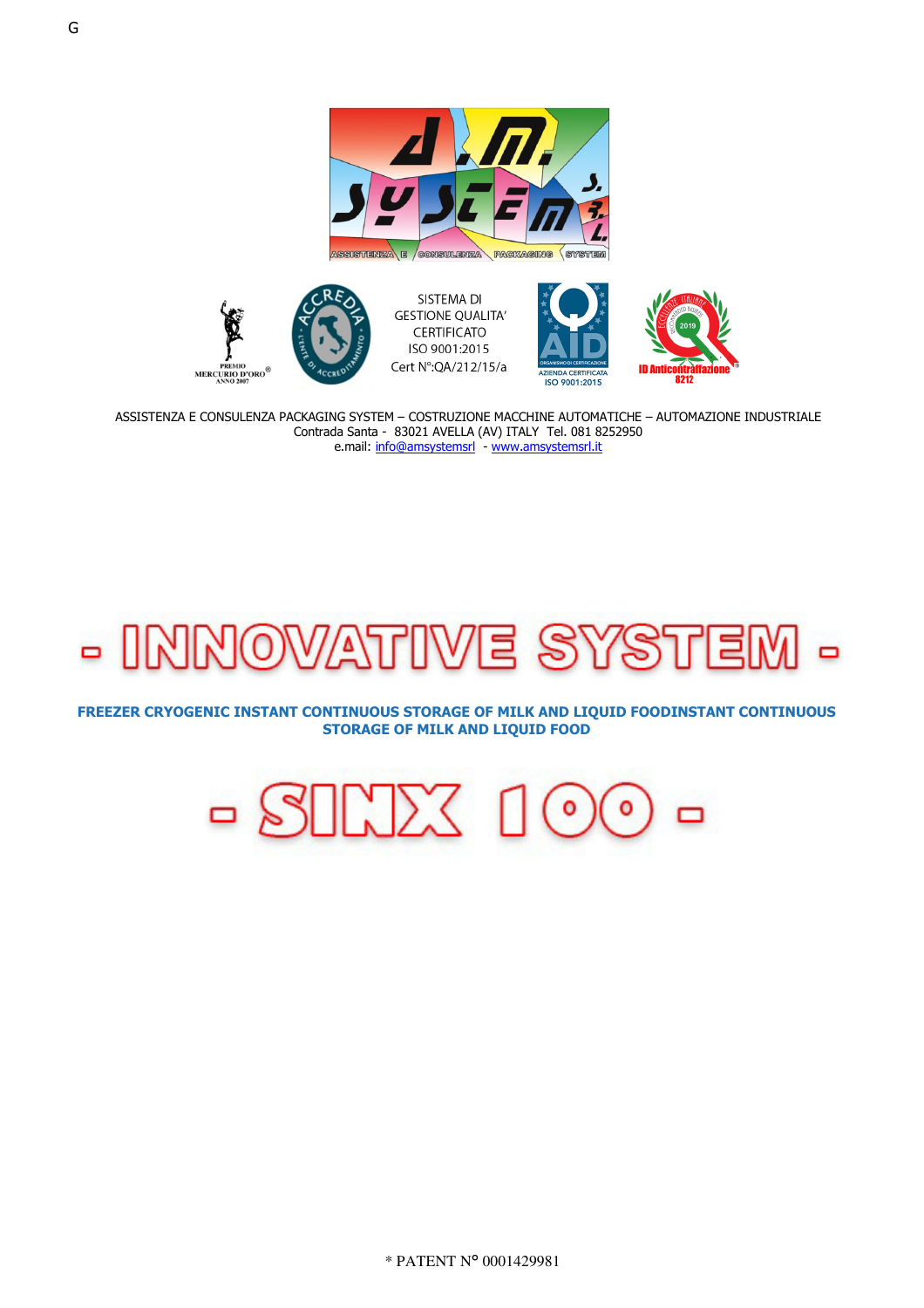## - INNOWATIWE SYSTE

**FREEZER CRYOGENIC INSTANT CONTINUOUS STORAGE OF MILK AND LIQUID FOOD**



## **Premise:**

At present, technique for preservation of the milk is based solely on thermal processes, that if on the one hand are able to ensure a certain wholesomeness and an increase of the durability, on the other hand, however, fail to prevent, precisely because of the high temperaure, loss of important **"properties native"**, while our system, freeze with cryogenic method instanthy to the heart, **"not in the least alter the molecular structure"**, thus preserving all the property at the time of freezing. The freezer, being "**instant"** and "continuous", can be placed in the battery with the milking ( milked milk and frozen), making it possible to transport and storage without subjecting it to any heat process ( including pasteurization) which alter the characteristics, provided that is not "**I never stopped cold chain"** (as happens naturally for all frozen products).







| <b>BENEFITS</b>         | <b>HANDICAPS</b>          |
|-------------------------|---------------------------|
| In addition to flavor,  | The not interruption      |
| taste and flavor,       | of the chain of the cold, |
| currently unknown to    | after all<br>for<br>as a  |
| most people, you can    | everybody the frozen      |
| fully enjoy all the     | products.                 |
| benefits of fresh milk, |                           |
| raw, whole, fresh from  |                           |
| the cow. Plus you can   |                           |
| it.<br>also<br>store    |                           |
| conveniently in the     |                           |
| freezer, thawing only   |                           |
| what you need and       |                           |
| when you need           |                           |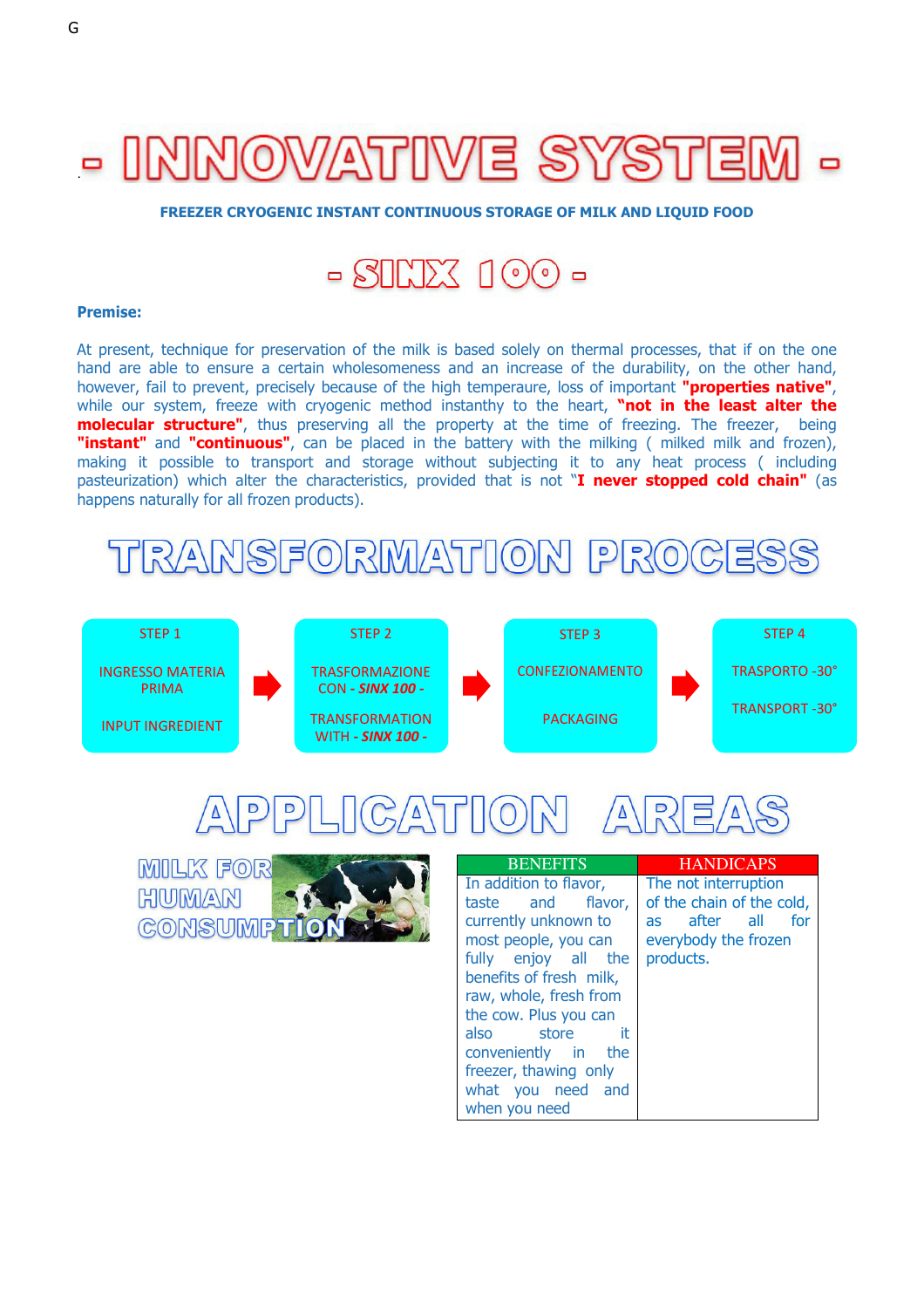**NEONATOLOGY** 













| BENEFTIS                  |  |  |
|---------------------------|--|--|
| The system allows         |  |  |
| also the storage and      |  |  |
| the milk's transport      |  |  |
| of female donkey, that    |  |  |
| as it is known it is that |  |  |
| more similar to the       |  |  |
| maternal milk.            |  |  |

**HANDICAPS** The not interruption of the chain of the cold, as after all for everybody the frozen products..

| <b>BENEFITS</b>        | <b>HANDICAPS</b>          |
|------------------------|---------------------------|
| It will be possible to | The not interruption      |
| make forehead without  | of the chain of the cold, |
| damages to possible    | as after all<br>for       |
| decreases of question. | everybody the frozen      |
|                        | products.                 |

| <b>BENEFITS</b>           | <b>HANDICAPS</b>          |
|---------------------------|---------------------------|
| It will be possible to    | The not interruption      |
| the<br>program            | of the chain of the cold, |
| productions without       | after all<br>for<br>as    |
| being tied up to the      | everybody the frozen      |
| perishability of milk. If | products.                 |
| required from particular  |                           |
| disciplinary, it will be  |                           |
| simpler to produce        |                           |
| cheeses with raw milk.    |                           |

| <b>BENEFITS</b>                                                                                                                                               | <b>HANDICAPS</b>                                                                                              |
|---------------------------------------------------------------------------------------------------------------------------------------------------------------|---------------------------------------------------------------------------------------------------------------|
| It will be possible to<br>produce in any part of<br>the world delicious<br>fresh mozzarella with<br>milk of Italian bufala,<br>raw, whole, as just<br>milked. | The not interruption<br>of the chain of the cold,<br>as after all<br>for<br>everybody the frozen<br>products. |

| <b>BENEFITS</b>               | <b>HANDICAPS</b>              |
|-------------------------------|-------------------------------|
| The<br>ice<br>creams,         | The not interruption          |
| with<br>produced<br>our       | of the chain of the cold,     |
| freezer, because<br><b>of</b> | all all<br>after<br>for<br>as |
| their<br>particular           | everybody the frozen          |
| molecular<br>structure,       | products.                     |
| they won't influence, as      |                               |
| it currently happens for      |                               |
| the<br>ice<br>creams          |                               |
| products, the qustatory       |                               |
| papilles,<br>that,            |                               |
| therefore, they<br>will       |                               |
| allow to fully taste the      |                               |
| taste of the product as       |                               |
| it was fresh                  |                               |

| <b>BENEFITS</b>                                                                                                                                                                                                                                | <b>HANDICAPS</b>                                                                                              |
|------------------------------------------------------------------------------------------------------------------------------------------------------------------------------------------------------------------------------------------------|---------------------------------------------------------------------------------------------------------------|
| It will be possible,<br>above all for the<br>handicraft firms,<br>to<br>always have available<br>for their preparations<br>whole milk, raw as just<br>with<br>milked,<br>consequent raising of<br>the quality of the<br>manufactured articles. | The not interruption<br>of the chain of the cold,<br>as after all<br>for<br>everybody the frozen<br>products. |